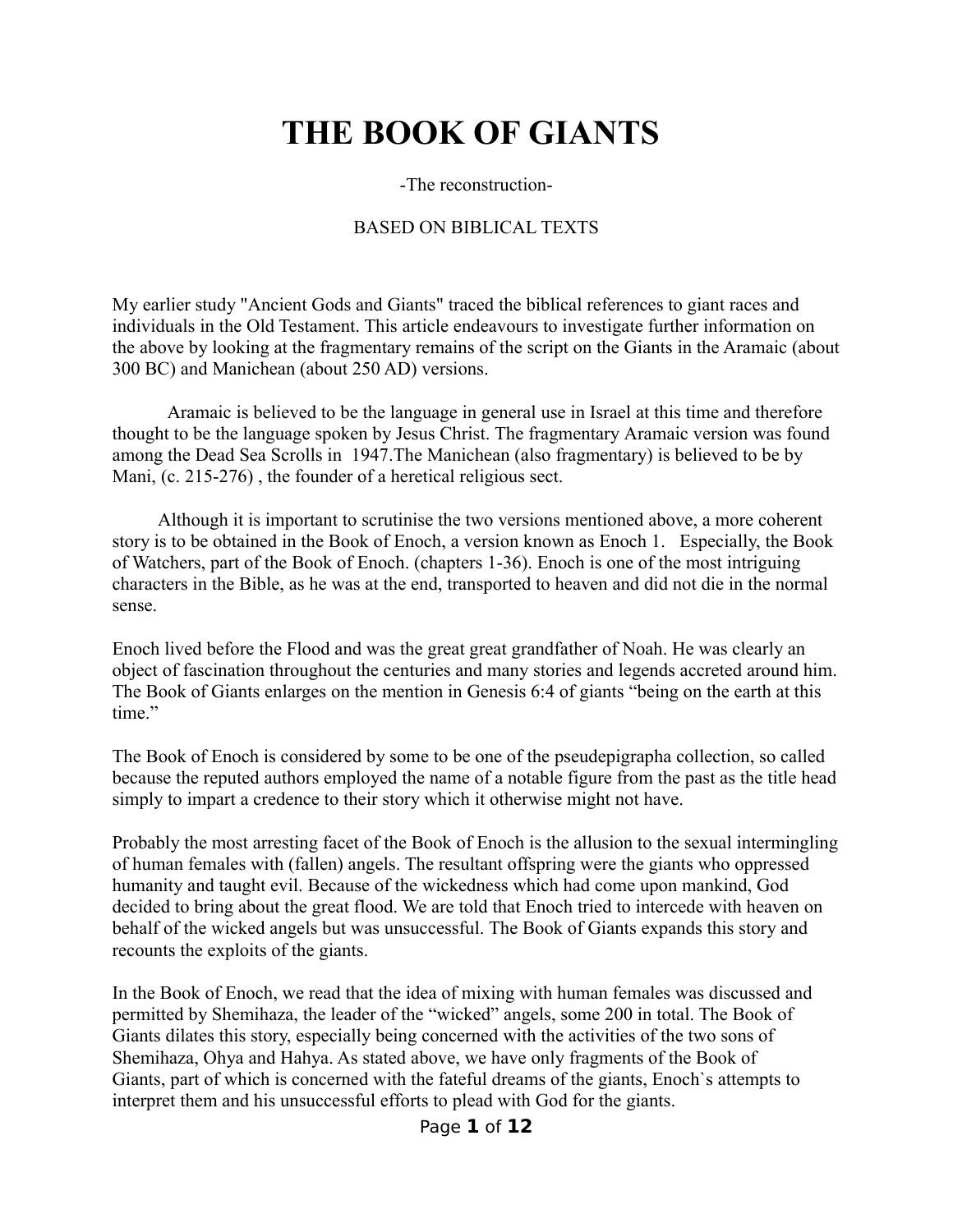# THE BOOK OF GIANTS ACCORDING TO THE DEAD SEA SCROLLS

(We have stated that the fragments need to be reconstructed in order to achieve a more or less comprehensible narrative. The initial fragments tell of the "descent" from heaven of the rebel or "wicked" angels, who brought knowledge to mankind, but also wreaked great disruption and evil upon the earth. It is instructive to see parallel information in Genesis, 6:4. Square brackets indicate (my) presumed connecting material. Round/normal brackets indicate my comments.)

# RECONSTRUCTED NARRATIVE

(There are several versions supposedly accounting for the descent of some of the angels to earth from heaven. Rebellion against the Godhead is a generic term. Details are variously ascribed: Lucifer, onetime chief of the angels, was it seems, too proud to bow down before humans, as God wished and furthermore became envious of his maker, and was for his disobedience cast out of heaven. Other angels of like mind followed, and left heaven for earth. Eventually they became known as "Fallen Angels." It does however seem as if the main reason for the "descent" was lust for the "daughters of men," which led to sexual intercourse between the (now) wicked angels and earthly women. The principal transgressors were a body of angels known as "Watchers" whose task was supposed to be to "watch" and guide the actions of humanity. Clearly, they betrayed this trust and it appears were the instigators of sexual co-mingling. One of the leaders (at this stage) of the proposed rebellion was one called Shemiraza, who was persuaded into allowing himself and about two hundred angels to adopt human form and go on this venture. It is clear from the above that pride and lust were the main driving forces of the defection. Over-weaning ambition was another. God banned these disloyal angels from heaven and eventually condemned them to an everlasting life of damnation. However, they in some measure retained their power.

The result of their "taking wives" among human females was the birth of monstrous beings and wicked giants usually known as Nephilim, In Genesis, 6.4 are the words: "There were giants on the earth in those days " They brought with them certain arcane knowledge but also created havoc among all earth dwellers. It is at this point that we begin with the Dead Sea Scrolls version of the Book of Giants.)

#### THE RECONSTRUCTION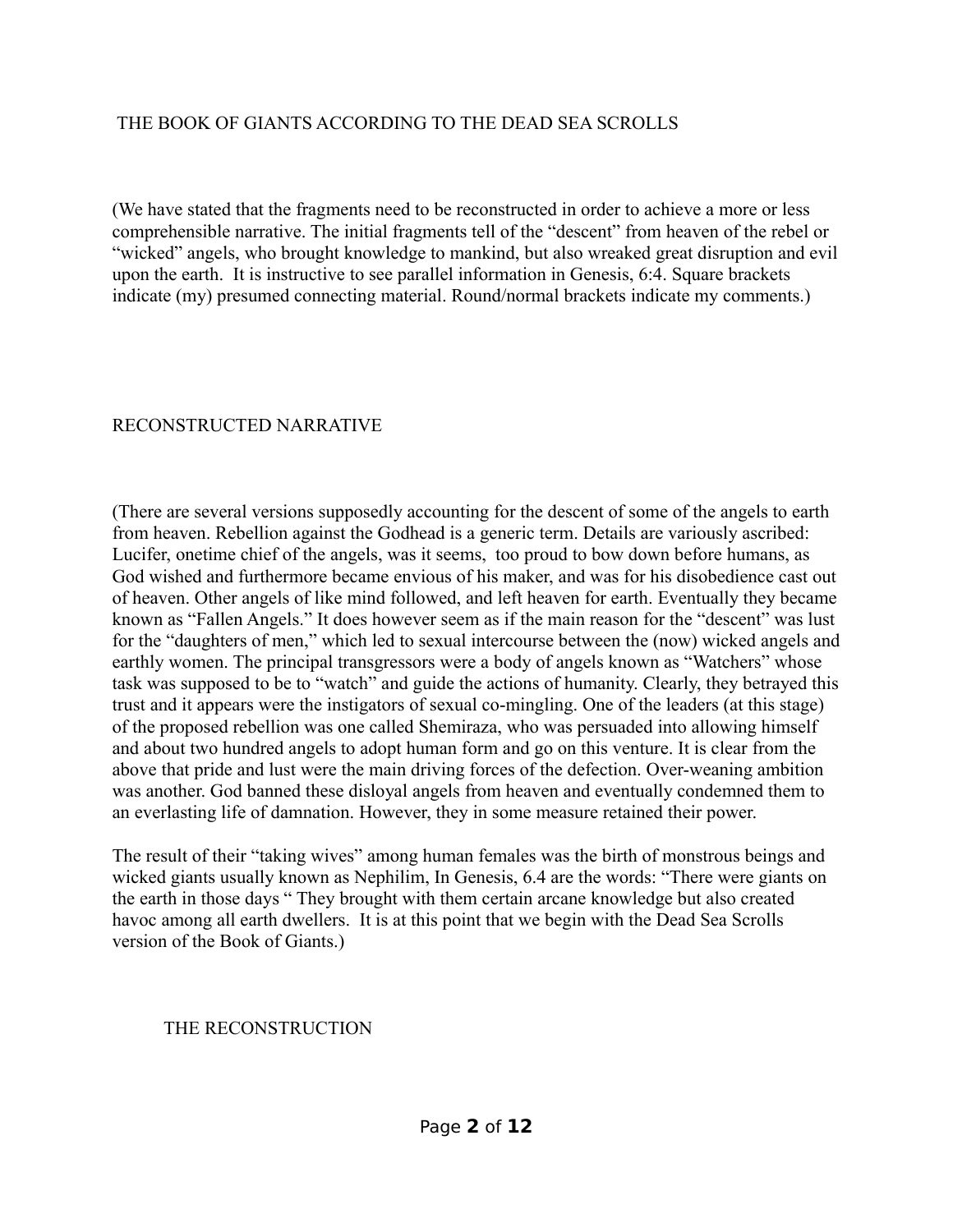[These fallen angels] knew the secrets of [all things]. [At this time] sin was great on the earth. The wicked angels killed many people and begot giants [with mortal women].

The wicked (former) angels [consumed] everything that the earth produced. : the great fish, the birds in the sky, all the fruit of the earth, all kinds of grain , [the fruit] of the trees, [even beasts and reptiles they committed sin against] – all the creeping things of the earth: they [observed/watched all earthly things]. They performed every harsh deed with harsh utterance upon male and female creation and upon/among humanity itself.

(Two hundred angels had been persuaded to leave heaven for the earth)

The two hundred angels seized 200 hundred donkeys, 200 asses, 200 hundred sheep and rams of the flock, 200 goats, 200 beasts of the field from every animal and from every bird, [for experiments in in-breeding with humans] and all types of miscegenation.

(As a result, monsters were created among all the perversion, due to mingling animal seed with mortal women. Similar to Egyptian Gods, satyrs and possibly even dinosaurs. The historian Josephus mentions that Enoch had business in Egypt, then called Siriad)

[The monsters sought out[ flesh [which would be destroyed or perverted.] Monsters and giants would arise who were lacking in true knowledge because [they were abominations]. Meantime the earth grew ever more corrupt and [the giants more] mighty. They considered [trying to persuade other angels to come upon the earth otherwise their tyranny might ultimately] perish and die. All the time they were causing great corruption in the earth. [If this aim] did not suffice [to perpetuate them], they would be [finally destroyed.] (they believed).

[The fallen ones] defiled all creation and begot giants and monstrous creatures, and corrupted all the earth, [which was] defiled by blood shedding, at the hands of the giants. But this did not suffice them and [they were seeking all the time] to devour/destroy many/much more. The monsters attacked [all creation.]

(The giants are now troubled with portentous dreams, and Mahway reports his dream to the rest of the giants. Apparently, he sees a tablet inscribed with several names immersed in water, which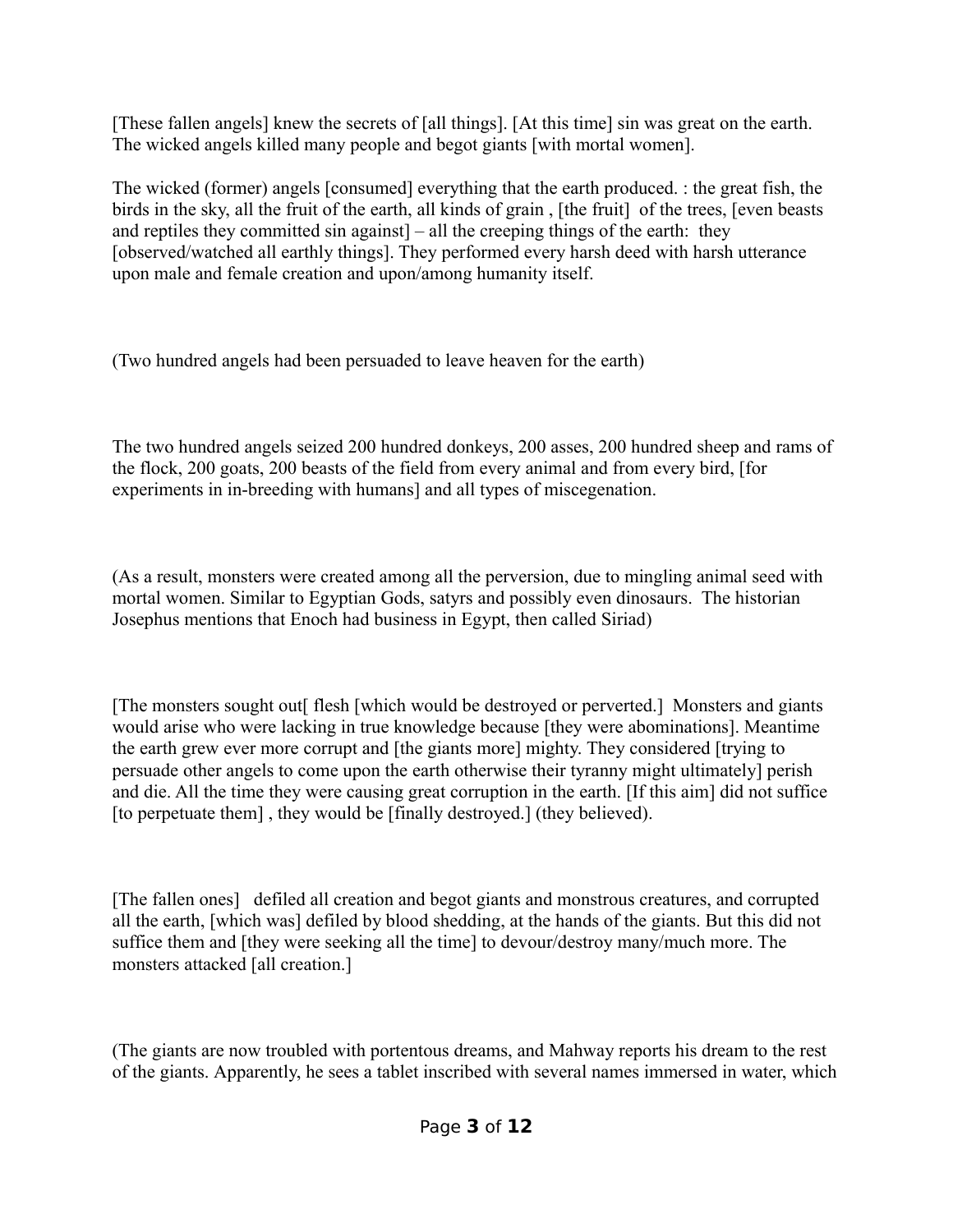only has three names remaining when it emerges. The usual interpretation is that this symbolizes the death of all on earth except Noah and his sons. The story continues.)

[Mahway reported that men] drenched the tablet in water so that it was covered. It was then lifted out and all the inscriptions but three had vanished.

(Mahway goes to the others. They discuss the dream.)

This vision is cause for cursing and sorrow, said the group. I, said Mahway, am the one [who will be blamed most of the whole group], of those cast down out of heaven, and I shall have to go to hear the spirits of the slain complaining about their killers and crying out that we shall all die together and be made an end of, when I am sleeping [and dreaming] Bread and dwelling [will be denied me ]. So, troubled with this vision, [the monsters] entered into the gathering of the giants.

Then Ohya spoke without trembling to Mahway "Who showed you all this vision, my brother?" "Barakel, my father, was with me [as corroborator, and….it seemed experienced the same vision] …But before Mahway had finished telling what he had seen in his dream, Ohya said to him, "Now I have heard wonders! If a barren woman gives birth (parable) – [that would be an equal wonder!]

Thereupon Ohya said to Hahya, "Are we to be destroyed upon this earth?" When they had finished discussing the dreams, both Ohya and Hahya wept before [the assembled giants and monsters.]

Use your strength, [the group counselled]. Then Ohya said to Hayha, "This doom is not for us but for Azazel (one of the wicked angels) for he [showed most corruption] to humanity). . . They (the good angels) surely will not let all their loved ones (i.e.the giants and monsters) be neglected. We are not to be cast down .You [(addressing the crowd of giants, angels (fallen) and monsters] have strength and [can resist]"

(The giants however, realize that fighting heaven is futile)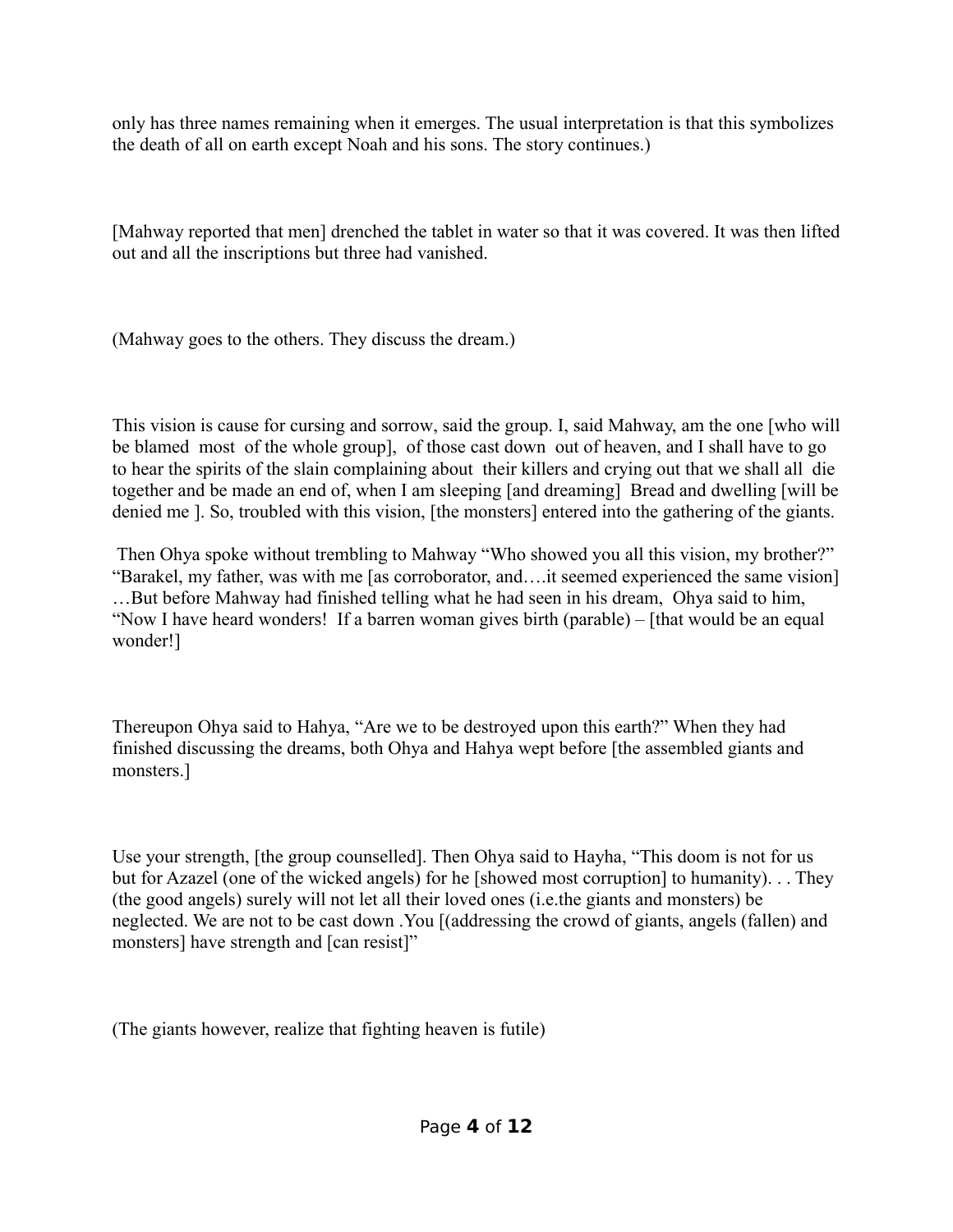(Gilgamesh speaks)

"I am a giant, and by my mighty strength in my arm, I can vanquish anyone mortal. I have made war with them (mortals) in the past but I am not now able to stand against my opponents who reside in heaven, and dwell in holy places. And not only this, but they are in fact stronger than I am. The day of the ravening wild beasts has come and that of the wild man [as I am known].

Then Ohya said to him." I have been forced to have a dream... The sleep of my eyes vanished so that I could see a vision. [Now I know that on the field of battle we cannot win.] Gilgamish - notel"

(Ohya describes his vision.

.

"I saw a tree uprooted except for three of its roots. While I was as it were watching, [some beings (good angels?)] moved all the roots into this garden [but not the three]20

(The interpretation of this dream is similar to that of the earlier one.)

"This dream vision concerns the death of our souls," said Ohya, "and those of Gilgamesh and all his companions. However, Gilgamesh said to me that [all the forebodings] concerned [only the rulers of earth, the temporal, powerful ones, whom the leader of the good angels has cursed]. The giants were glad at his words. Then [Ohya] turned and left the assembly.

(There are more dreams, the import of which is hostile to the giants. The dreamers report to the monsters and then to the giants.)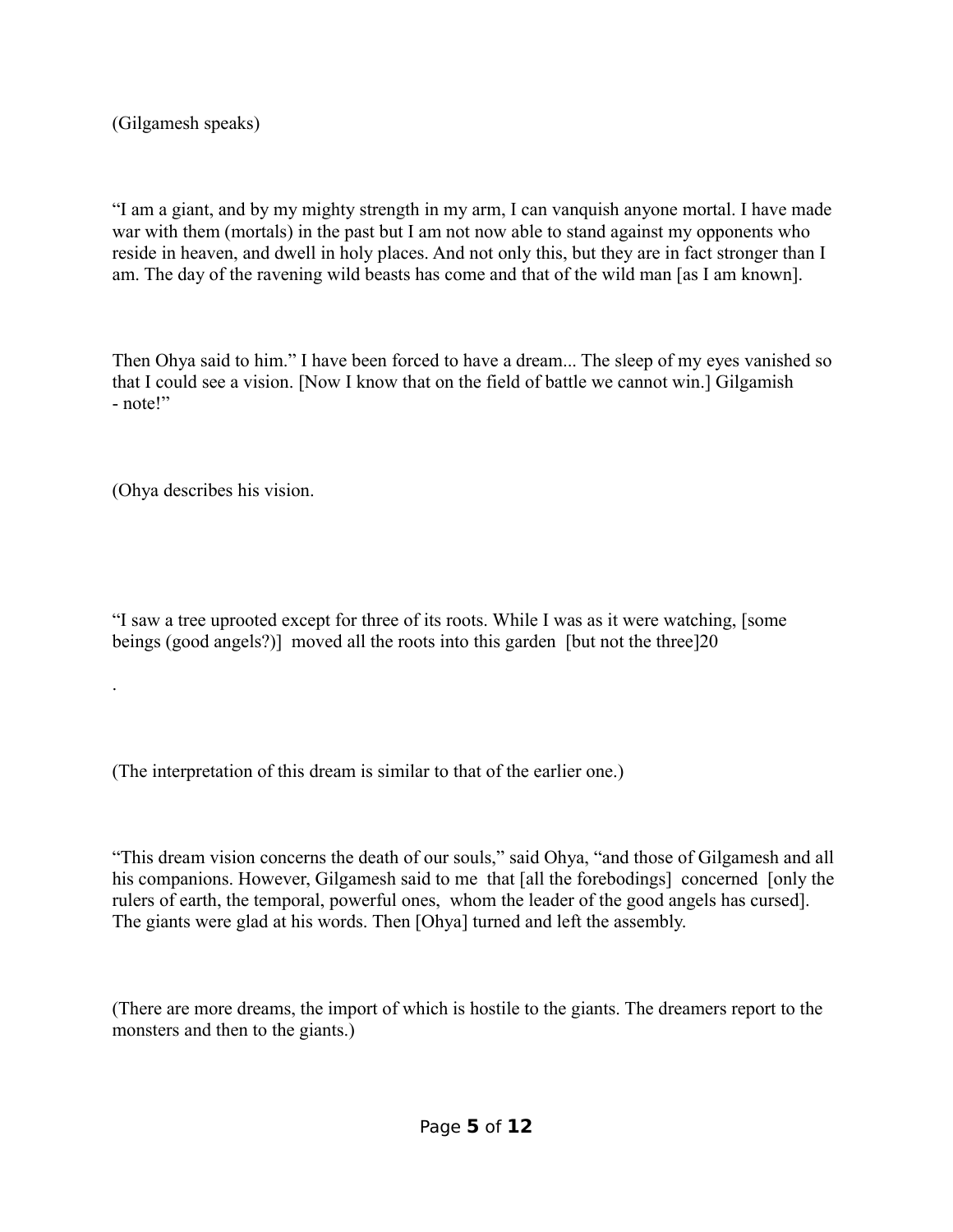After this, two of them had visions; they were unable to sleep and they came to their comrades and told their "dreams", to the assembly, their comrades. The monsters. They reported that in their dream they seemed to be observing a garden where "gardeners "(angels?) were watering two hundred trees and large shoots came out of their roots . [Suddenly the garden became ablaze] so that the garden was destroyed and all the water evaporated. Then they went to the giants to tell them of their dreams.

(The suggestion was made to seek out the scribe and prophet Enoch to interpret the dreams.)

Let us seek out Enoch, the noted scribe, and he will interpret for us the dream.. Thereupon Ohya declared to the giants "I too this night had another dream and behold the Ruler of Heaven came down to earth [and made an end of us]. Such is the ending of my dream". Upon hearing this, all the monster and giants grew afraid and called Mahway, (the Titan) He came to meet the giants who pleaded with him and sent him to Enoch, the scribe. They (the giants) said to him "Go to Enoch so that he may speak to you and then return saying] you have heard his voice". Ohya spoke to Mahway, and said to him, "He (Enoch) will listen and interpret the dreams and tell us how long we giants have to live and rule on earth. "

(After a journey through the heavens Mahway sees Enoch and speaks to him of his request)

Mahway mounted up in the air as if upon strong winds, using his hands like eagle`s wings. . He left behind the inhabited world and passed over the great desert of Desolation., Enoch saw him and hailed him [Mahway told Enoch of his mission and said to him that he would speak with him.] Flying here and there Enoch came a second time to Mahway (after he, Enoch, had warned Mahway about flying too near the sun) Mahway spoke to Enoch and said that the giants and all the monsters of the earth await his words. [If the Fall of the giants/wicked angels has been carried out (by divine Providence)] from their days of heavenly glory, can you at least assure us that the number of our days spent doing harm will be added to our lives. We wish to know the meaning of the two hundred trees that came down from heaven.

(Enoch, having received Mahway`s request, tried to intercede with God but unavailingly. Accordingly, he presented Mahway with a tablet which was full of foreboding about the coming judgement, but which offered some hope for the future via repentance.)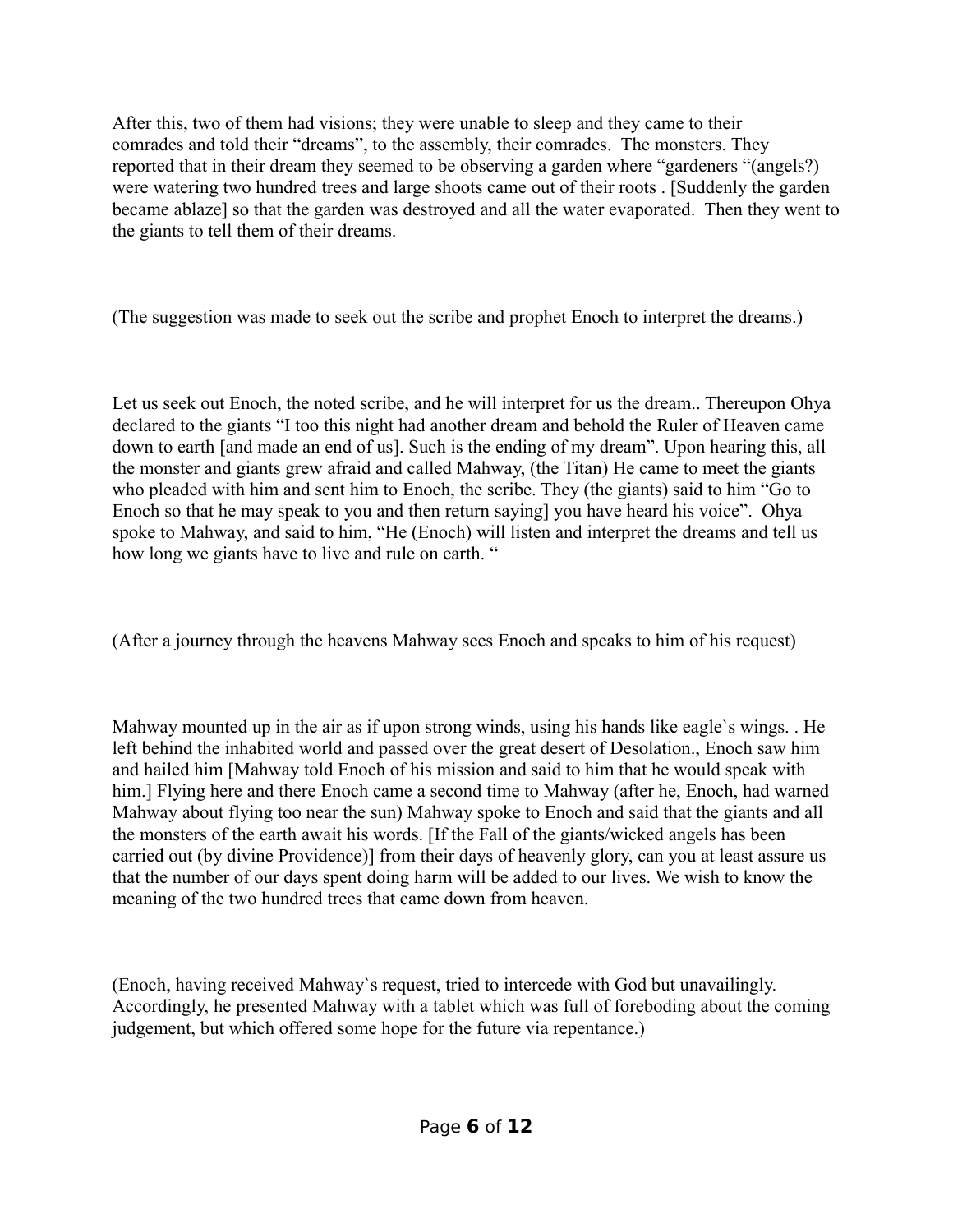The scribe, Enoch, gave Mahway a copy of another tablet (not the one doused in water) that bore his (Enoch's) own handwriting. The writing on the tablet said: in the name of the great and holy God, this message is sent to, Shemihaza, and all his companions. Let it be known to you (the giants and monsters) that you will not escape judgement for all the things that you have done, and that your wives, their sons, and the wives of their sons [will not escape,] and that by your licentiousness on the earth, there has been visited upon you a heavenly judgement. The land is crying out and complaining about you and the deeds of your children and about the harm you have done to it. Until the heavenly angel \*Raphael, arrives, behold, destruction is coming by a great flood which will destroy all living things, whatever is in the deserts and the seas. The meaning of the [dreams/matter is by way of a judgement] for all your evil. But if you now loosen the bonds binding you to evil and pray (for forgiveness)…. (You may be saved).

Raphael: an angel sent by God to fight against evil and especially Azazel

(Enoch it appears also saw a vision at some point. He said the following);

A great fear seized me and I fell on my face. \* I heard his voice. (whose/ the angel`s?) (The text continues): He (Enoch) dwelt among human beings but he did not learn from or rely on them.

It seems possible Enoch is talking about the occasion when an angel came down to earth to summon him to heaven.

Here ends the fragmentary Book of Giants (Dead Sea Scrolls version).

It would be instructive here to look at relevant passages from The Book of Enoch, 1, especially the section on The Watchers where we are told of the corrupting influence of the Fallen Angels, giving humanity, (especially female) forbidden and arcane knowledge. Many of the women were made pregnant by the (evidently polymorphous) angels The story of the Giants is easier to follow in the Book of Enoch than in the very fragmented DSS version. Obviously much is lost of the latter version, beginning and end as well as throughout the narrative.

According to the Book of Enoch, (in the Watchers section), Enoch explains that the 200 trees represent the 200 hundred Watchers (the angels who betrayed their trust and that the felling of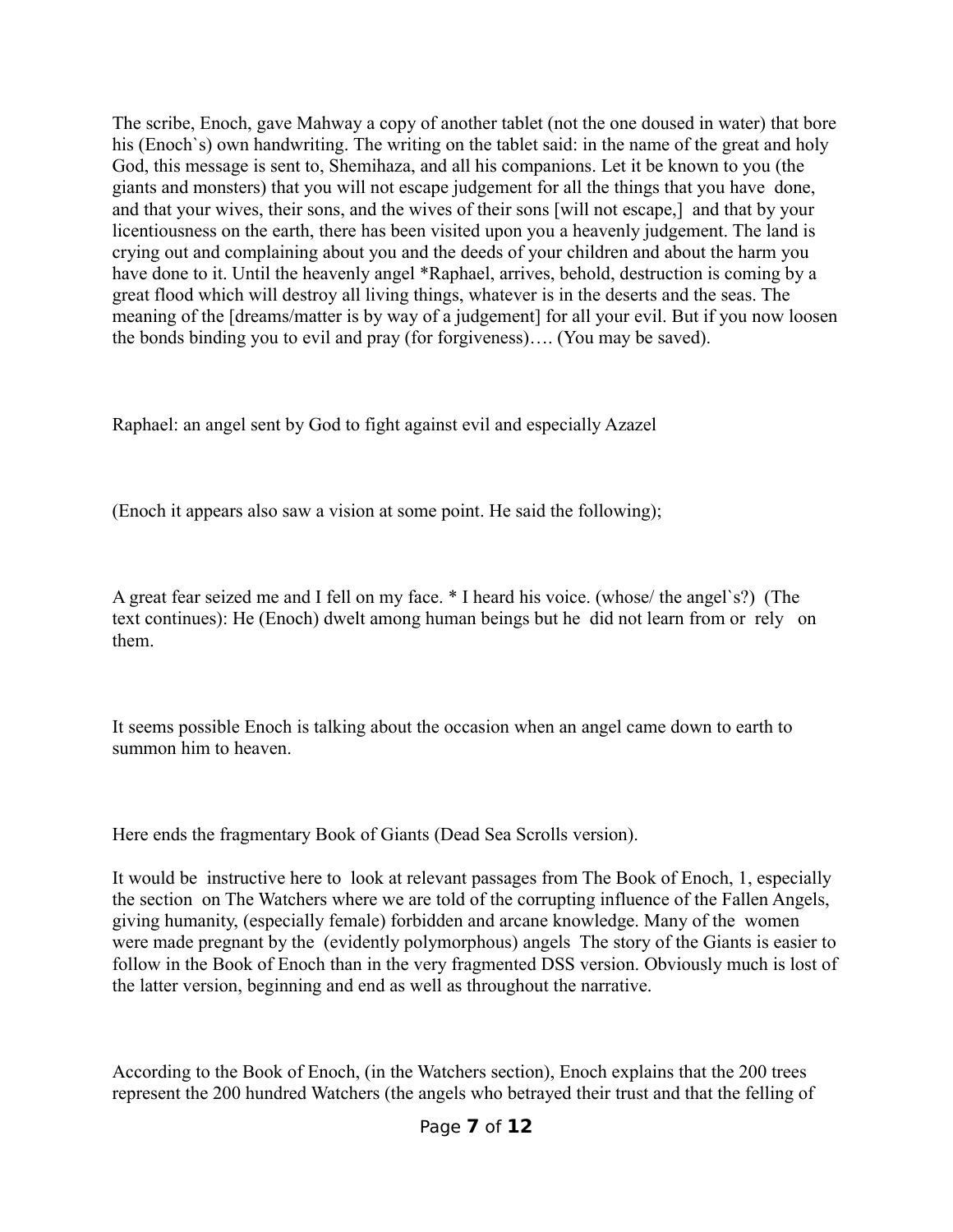their trunks signifies their coming destruction – by fire and flood. In another part of the Book we are told that Mahway in his flight, narrowly escaped being burnt by the sun, by means of Enoch`s warning.

The three names remaining (on the tablet in the first dream reported) symbolize the destruction of all creatures except Noah and his two sons, as mentioned.

MANICHEAN VERSION (of Book of Giants)

Largely similar to the DSS version (as to be expected) but with several differing details. This Manichean version is even more fragmentary than the DSS text and the fragments are in several languages, Middle Persian, Coptic being some of them. Below I give a summary/reconstruction of the fragments to try to form a coherent narrative.

The version begins with the descent of the wicked angels to earth, because of their lust for mortal women. The angels taught forbidden secrets to the women (and men) which led eventually to the spread of wickedness upon the earth. They subjugate and murder many people. Shemihaza begets two giant sons, Ohya and Ahyah. Other giants are engendered by other fallen angels/demons, who bring ruin to all things earthly. Humankind pleads for help. The giants quarrel among themselves. Ohyah has a dream about a tablet thrown into water, that when it emerged carried three signs indicating coming destruction. His brother dreams of a garden containing some two hundred trees. Ahyah tells of a dream he had in which he saw people lamenting . The giant Mahway flying along seeking Enoch, hears his voice warning him not to fly too close to the sun. He is guided by Enoch, who interprets the dreams, which suggest impending doom for the giants. Enoch`s reply (in his own hand) is brought to the giants, which is a message of foreboding, seeming to predict a time of flood. Mahway goes again to Enoch (living in a sort of earthly paradise) to tell him everything, and then Ohya has a dream in which he ascends to heaven and sees the water of the earth consumed with fire. Ohya, Shemihaza and Mahway have a conversation and seem to refer to weapons. Ohya and Mahway fall out and fight. The giants are glad to see Enoch, (either visually or by the tablet) and promise to reform, asking for mercy. Enoch however, warns the giants/monsters they will face damnation despite their belief they would never lose their power. The angels descend from heaven and terrify the demons who take human form. The angels lead the children of the giants away to nearby towns. The two hundred demons fight an intense battle with the four angels. Ohyah and Ahyah intend to keep their promise to do battle. The four archangels bind the watchers with chains and destroy their children. It seems prisons had been prepared for them long ago. Ohyah, the monster Leviathan, and the angel Raphael took part in a great battle. And then, "vanished!"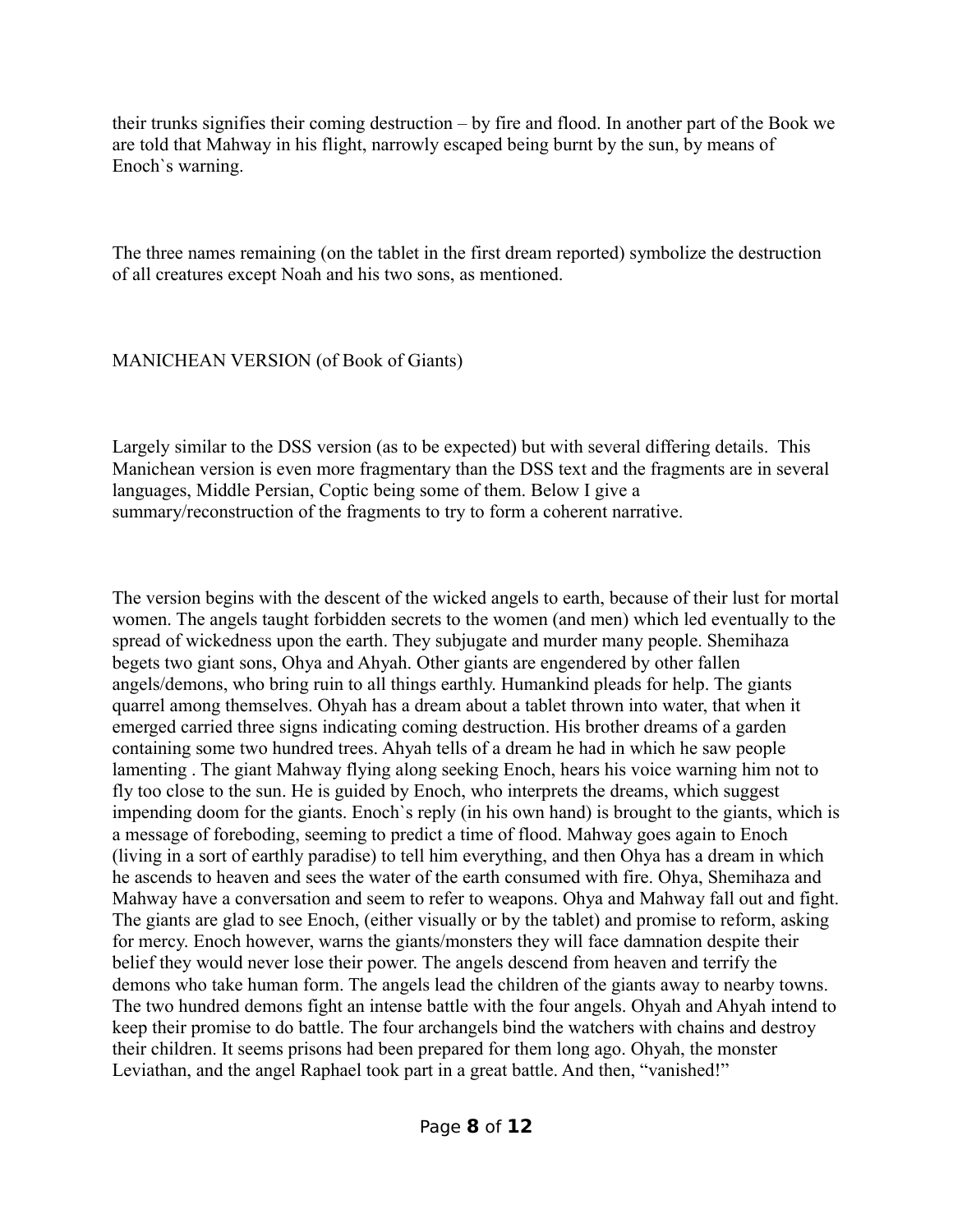#### COMMENT

The DSS version of the Book of Giants, as we have just read, begins with the story of the descent of the disloyal angels to earth, their illicit union with mortal women, resulting in a giant and monstrous progeny. (We do not know how much is lost from the beginning; it seems likely that the fragment/s we have are not the beginning but tell of events some way into the account.) This much can be echoed in the O.T. Genesis, 4:6) Really the early story of the first giants ends here, tantalisingly, and is not taken up until later Books of the OT where further material is related concerning the various races of giants . There are many references to giants in subsequent Books, denoting abiding belief, by the writers, in their existence and power. The DSS version goes on to relate the evil deeds of the giants and monsters, on earth and humanity, leading to the wrath of God and his threatened vengeance by means of a flood. This much we also learn in Genesis, leading on to the story of Noah and his Ark. The episode we encounter in the Book of Giants, must "date" at about this time since we are told of the coming destruction of the giants. Because of the evil that the giants had caused (the giants being part of humanity albeit extraordinary) but maybe more so because the human race itself was given to evil and immorality as a result of being corrupted by the descended (wicked) angels, the Lord we are told decided to destroy all living things on earth. This we are also told in Genesis. The same story is told in the DSS version of the Book of Giants: there is an impending doom. It is at this point that the two accounts, Genesis and the Book of Giants, separate. In the DSS story we learn of the troublesome dreams of the giants, or some of them, that seem to show a baleful future for the giants. (This aspect is not mentioned in Genesis.) As the narrative of the Book of Giants indicates, Enoch is sought to interpret the dreams. Clearly there is much more detail about the giants in the DSS account than in Genesis.

The first five Books of the OT Bible are often reputed to be by Moses, (especially Jews). This is not generally believed now (by other faiths). Genesis, in keeping with the rest of the Bible, has no verifiable date with regard to its writing. It probably grew over the centuries, from several sources, and by many hands. It may date from about 1000 years BC. In its first form, whatever that may have been. It is certainly well before the DSS version (of about 300 BC) and of course before the Manichean version of about 250 AD, which itself differs in several details from the DSS version.

There is much evidence of one kind or another for the existence of giant beings on the earth in earliest times. Whether one accepts this evidence or not is up to the individual. The bible itself is a collation of stories to which credence may or may not be given. Certainly much emphasis is placed on the existence of giants and the part they played in the biblical world. How the giants came into existence in the first place we are told in Genesis and the Book of Giants. That they played a large part in the early days of man and his destruction by flood is central to the allusions in the biblical/religious literature. Reading Genesis 6:4 and the subsequent verses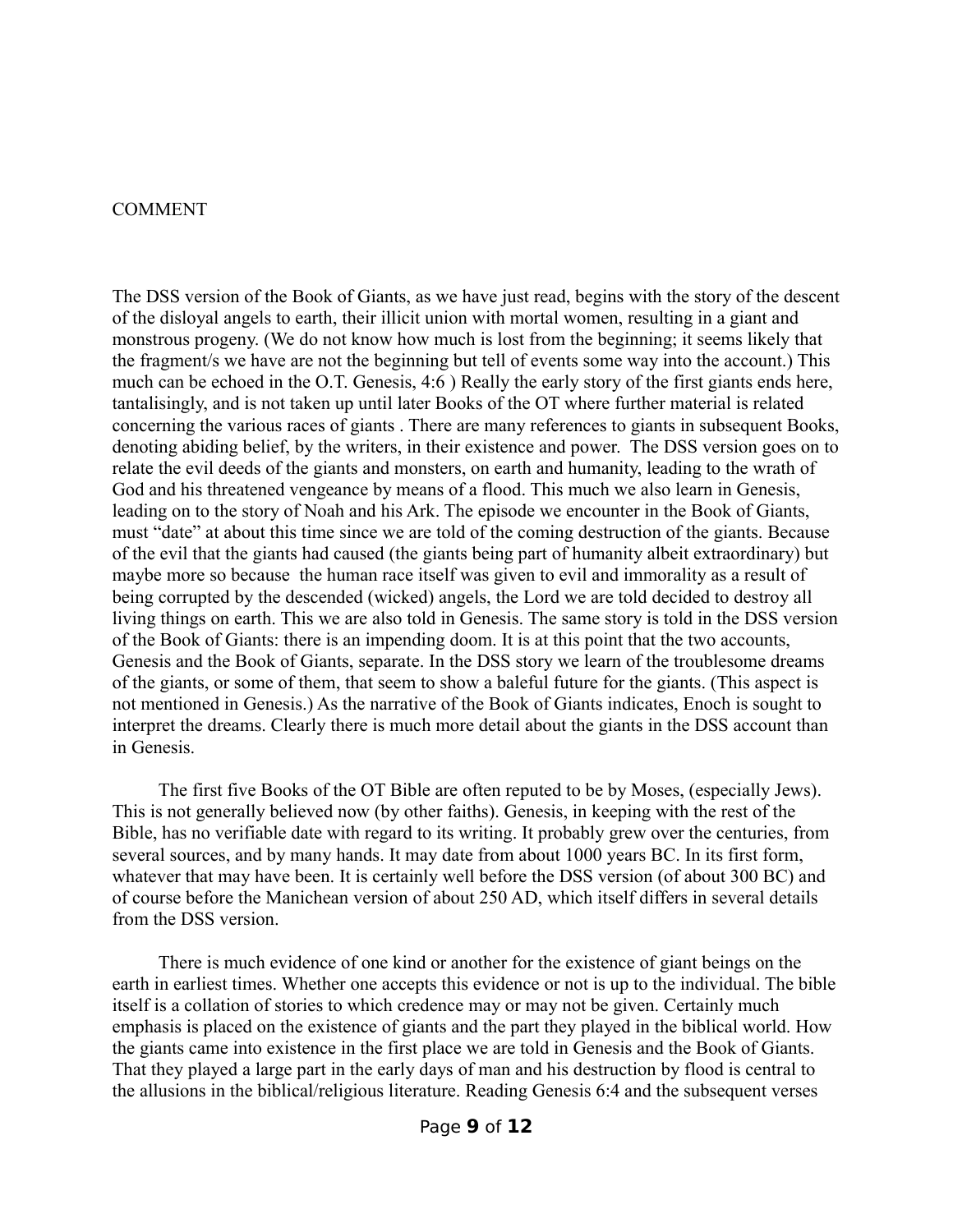sets the scene; the story in the Book of Giants (DSS) follows on naturally to give additional information. Unfortunately, as with the beginning of the text, the concluding sections are missing.

The final message we are left with (in both accounts) is that the (wicked) giants are vanquished, but the mystery remains: giants are mentioned AFTER the flood!

# PURPOSE OF THE WRITING OF THE BOOKS OF GIANTS

One of the most important considerations to exercise modern scholarship is: why were the books written in the first place? The following matter attempts some answers. (Clearly ALL the biblical Books had some raison d`etre.!)

# MANI VERSION

As we have learned, one of the accounts of giants is by Mani, brought up in a Jewish/Christian sect. As the founder of a new (heretical) religion Mani wished to attract attention by writing several "scriptures", most now lost. The Book of Giants is/was probably his most prominent work, composed in the dominant tongue of the area, Aramaic. He wrote hoping that his doctrines would be preserved, and partly to this end, drew on other major faiths to bolster credence in him and his teachings. One of the main themes/subjects of ancient religious thought and writings was that of the existence of giants – and their battles. (Echoes of Greek mythology). As we know, reference to giant beings is (first?) made in Genesis (depending on when this was written) could be as we have remarked, about 1000 BC. Mani therefore wished among other things, to establish himself as familiar with, if not an actual authority on, ancient biblical or religious history and writings. His background -that of Jewish Christianity also motivated him to pen (Christian source) literature and to see himself as giving a warning to others of the perils of not leading a semi-Christian, moral, life. Not only this, but Mani intended his Book to illustrate ancient Iranian mythology (note Gilgamesh), since Iran was one of his main centres for proselytising. The story of the giants was therefore adapted to suit his purpose. It is clear that Mani based much of his material on the text we now have since the DSS discovery. Apparently, there was also a very much earlier Aramaic Book of Giants, which Mani also laid under contribution. Though these early stories of giants may be regarded as "history" , Mani`s intention was to give his version a decidedly sectarian flavour. His main aim was therefore to impress and to steer aright his contemporaries.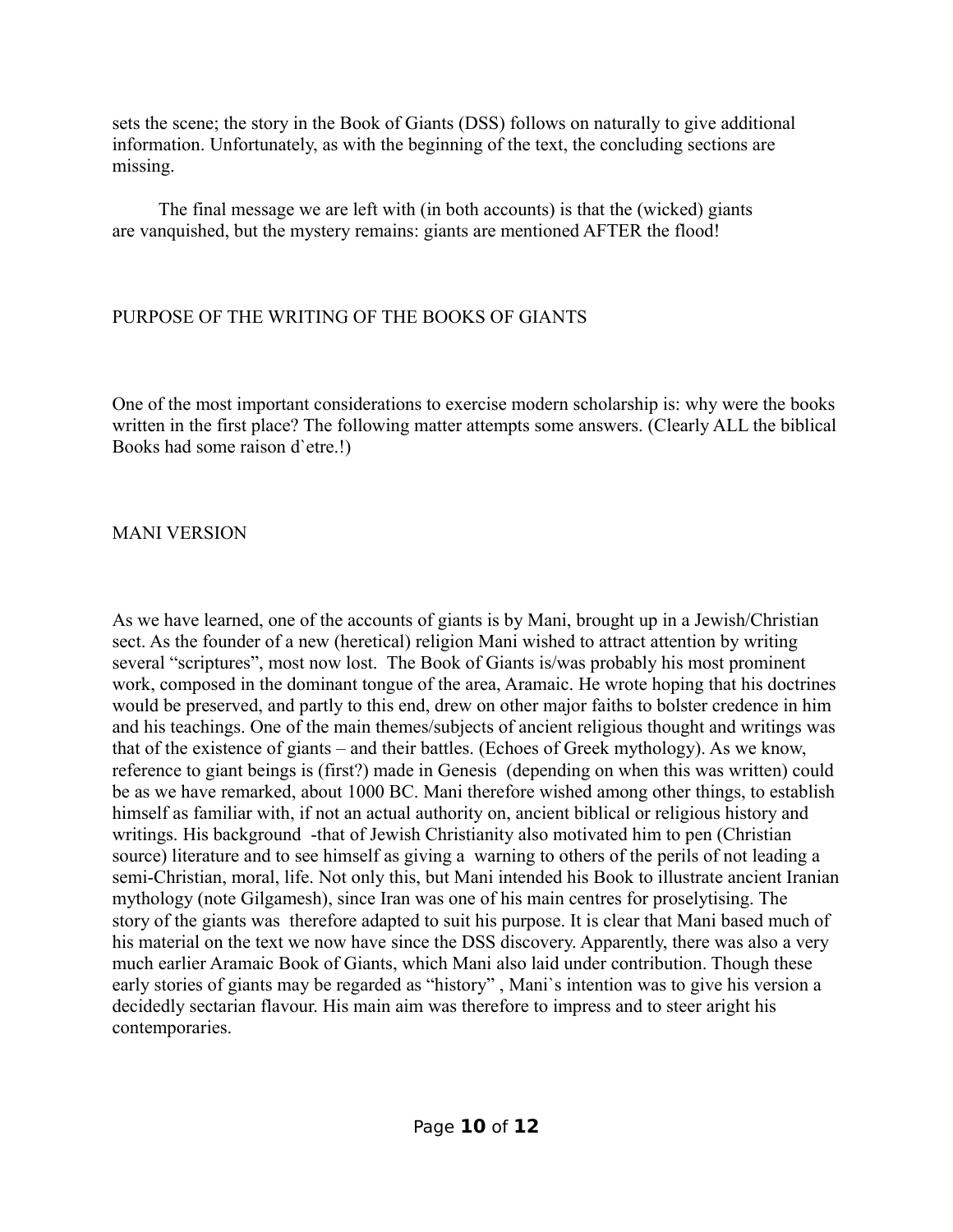Whether Mani himself believed in the stories of giants and their depredations is a moot point. Maybe he did, and this gives his account added moment. Fundamentally, Mani wished to inspire, impress and evangelise. I see no reason to doubt that IN HIS TIME he was successful.

# DEAD SEA SCROLL VERSION

The version of the Book of Giants found (in 1947) at Qumran in Israel, is of earlier date than the Mani text, discussed above, and is generally thought to have been composed about 300 BC.

 Unlike Mani`s text, which is decidedly sectarian in tone , the fragments from Qumran show no particular religious bias and appear to be (probably) a distillation of giant stories that had been around (in oral form) for a long time . Genesis basically tells a very similar story about fallen angels and the Watchers to that of the Qumran fragments. Clearly the compiler (or compilers) of the story of the giants was intent on preserving this lore for future generations. It is equally clear that legends of giants were taken seriously and their quondam existence thoroughly believed in. The Qumran Book of Giants was on a par with all the other Books discovered, and by no means to be construed as something mythological, but on the contrary was regarded with true historicity. The language of the fragment is mainly Hebrew and Aramaic.

 Details differ in the two versions. Both however, agree on what might be regarded as the main feature: that some angels descended to earth who (and) were allured by the beauty of mortal women by whom they produced beings that grew up as giants. This was not the only aspect which angered the deity, but also the revealing of heavenly secrets to humanity. This story would basically account for evil upon earth and the creation of demons out of wicked angels, as a result partly of imparting arcane and forbidden knowledge (to humanity). It is clear that one of the main aims of the writer or writers, of the Qumran text is to perpetuate the account of the beginnings of earthly wickedness. Some of the sources used, are derived from Near Eastern myth, (as opposed to the Iranian of the Mani text) – as witness the name Gilgamesh, well known in Sumerian literature from the famous Epic of Gilgamesh, a very long time before. The compiler was obviously well aware of these myths/stories, and thought them worth being given a "modern" (for that time) setting.

The composition of the work rules out a Christian context (as it appears to be a BC construct). It was probably produced by a Jewish scholar who believed the story of the fate of the giants was perhaps a salutary one, defining or reinforcing the then historical context.

 Perhaps in the concluding section we should attempt to put the Scrolls (or at least the writing/copying of them) in perspective/context It is generally believed that the Scrolls found at Qumran were the work of a Jewish sect called the Essenes who flourished c. 150 BC to 70 AD (when the Temple at Jersusalem was destroyed by the Romans). The dates are approximate : the